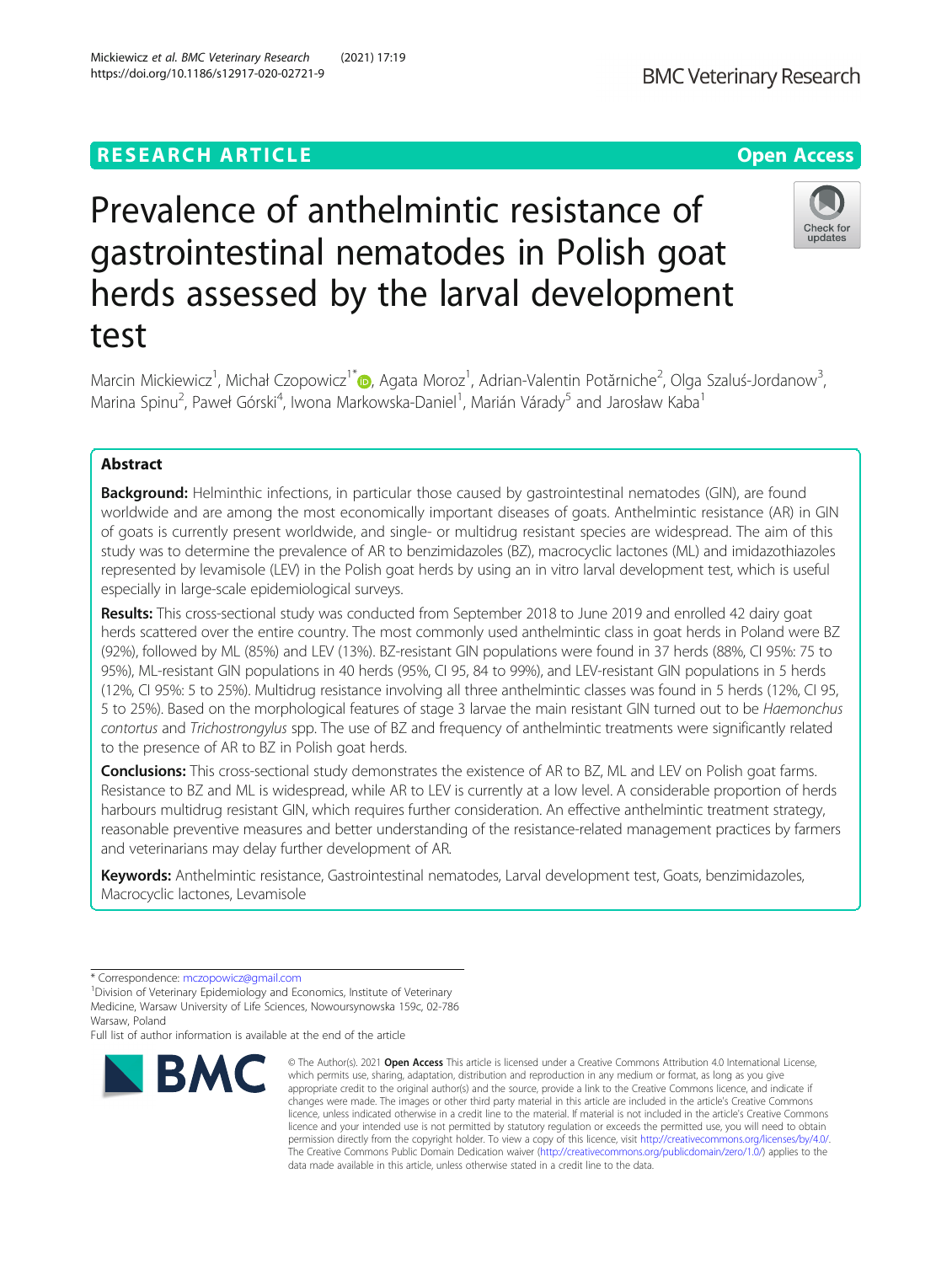# Background

Parasitic infections, especially those caused by gastrointestinal nematodes (GIN), are one of the main factors responsible for economic losses in goat farming around the world [[1\]](#page-10-0). Their control is mainly based on the use of three chemical classes of anthelmintics: benzimidazoles (BZ), macrocyclic lactones (ML), and imidazothiazoles including levamisole (LEV). The widespread and uncontrolled use of anthelmintics has resulted in the emergence of anthelmintic resistance (AR). In some countries the proportion of resistant GIN strains is currently so high that precludes effective control of parasitic diseases [\[2](#page-10-0)].

Several factors are responsible for the development of AR in parasites, of which most important are a high treatment frequency [[3\]](#page-10-0), underdosing of the anthelmintics, and continuous use of the same anthelmintic class over several years [\[4](#page-10-0)]. These factors, together with certain types of farm management, can promote the development of AR, especially in goats which need higher doses to ensure anthelmintic efficacy since they metabolise and eliminate various medicines quicker than sheep and cattle [[5,](#page-10-0) [6\]](#page-10-0).

Several in vivo and in vitro tests have been developed for detection of AR. An in vivo fecal egg count reduction test (FECRT) is recommended by the World Association for the Advancement of Veterinary Parasitology (WAAV P). However, this test requires animals in a herd to be either tested twice which makes it expensive, timeconsuming and laborious, or a randomly selected group of animals in a herd be left untreated which, in turn, is impractical and hardly acceptable to farmers. Moreover, high inter-animal variation in the pharmacokinetics of anthelmintics in goats may lower the quality of FECRT results [[5,](#page-10-0) [6](#page-10-0)]. The use of some in vitro methods like egg hatch test (EHT) or molecular tests (RT-PCR or pyrosequencing) is currently limited to BZ [\[7](#page-10-0)]. Moreover, EHT can be performed only on fresh fecal samples containing only eggs in early stage of development, while molecular tests are expensive and require specialized equipment in the laboratory, which makes them unsuited for routine AR diagnostics. Therefore, the most efficient in vitro test is the larval development test (LDT) which currently exists in several modifications allowing detection of AR to all three anthelmintic classes  $[7-10]$  $[7-10]$  $[7-10]$  $[7-10]$  $[7-10]$ . The LDT offers an alternative to the laborious in vivo FECRT and allows investigation of AR to all anthelmintic classes in a single test regardless of the herd size [[11](#page-10-0)]. Moreover, the LDT is the only in vitro AR diagnostic test that has been commercialized and registered on the market as DrenchRite® [[12](#page-10-0)].

Thus far, a number of reports have been published on the occurrence of AR in goat herds in Europe, and the prevalence of AR especially to BZ appears to be very high in some European countries (Rose et al. 2015). In France studies have shown a prevalence of AR to BZ to vary between 70 to 100% [[13](#page-10-0), [14\]](#page-10-0). Very close are results of a recent Slovakian study [\[15\]](#page-10-0). Many studies have demonstrated the existence of AR to the main anthelmintic classes in goat herds outside of Europe, namely in the United States [[11](#page-10-0), [16\]](#page-10-0), Cuba [\[17](#page-10-0)], Kenya [\[18\]](#page-10-0), South Africa [\[19](#page-10-0)], Uganda [\[20\]](#page-10-0), Ethiopia [\[21\]](#page-10-0), Malaysia [\[22,](#page-10-0) [23\]](#page-10-0), India [\[24](#page-10-0)–[26](#page-10-0)], and Pakistan [\[27\]](#page-10-0).

Data on the AR situation in Polish small ruminant population are only fragmentary. In the last two decades, sporadic cases of AR to BZ in sheep, cattle, horses, pigs and goats have been reported  $[28-31]$  $[28-31]$  $[28-31]$  $[28-31]$  $[28-31]$ . Recently, first cases of AR to ML and LEV, as well as multidrug resistance (MDR) in goat herds have been described [\[32,](#page-10-0) [33\]](#page-10-0).

On the other hand, our long cooperation with a number of Polish goat farmers has shown not only that GIN infections constitute a considerable clinical problem but also that the factors predisposing to the development of AR are present in the vast majority of goat herds. Therefore, we hypothesized that those cases of AR reported so far were only the tip of the iceberg, and we decided to carry out a large-scale epidemiological observational study to determine the prevalence of AR to the three basic anthelmintic classes in Polish goat herds and identify the genus or species of resistant larvae.

# Results

# Goat herd characteristics

Forty-two dairy goat herds were enrolled in this crosssectional study (49% of 85 herds invited). They were evenly scattered over the entire country (located in 13 of 16 provinces of Poland). They counted from 4 to 155 adult goats with the median (IQR) of 15 (10 to 23) goats. Only 5 herds (12%) consisted of more than 50 adult goats and only 2 of them counted more than 100 heads. In most of them two Polish local breeds, Polish White Improved and Polish Fawn Improved, were kept. Nine herds (21%) kept only Anglo-Nubian goats and three herds (7%) kept a traditional local goat breed – Carpathian. In the vast majority of herds (39 of 42; 93%) goats were grazed from April to October. In 10 herds (24%) goats were grazed together on the same pasture with sheep and in 8 herds (19%) with cattle. Only 13 herds (31%) relied solely on their own replacement, the remaining 29 herds (69%) purchased goats from other herds.

Only 3 herds (7%) did not practice routine deworming. In the remaining 39 herds (93%) at least one anthelmintic was routinely used. Most of the herds which practiced routine deworming ( $n = 26$ ; 67%) dewormed twice a year, 7 herds (18%) once a year, and 6 herds (15%) three or four times a year. BZ (albendazole and fenbendazole) were used in 36 herds (92% of herds practicing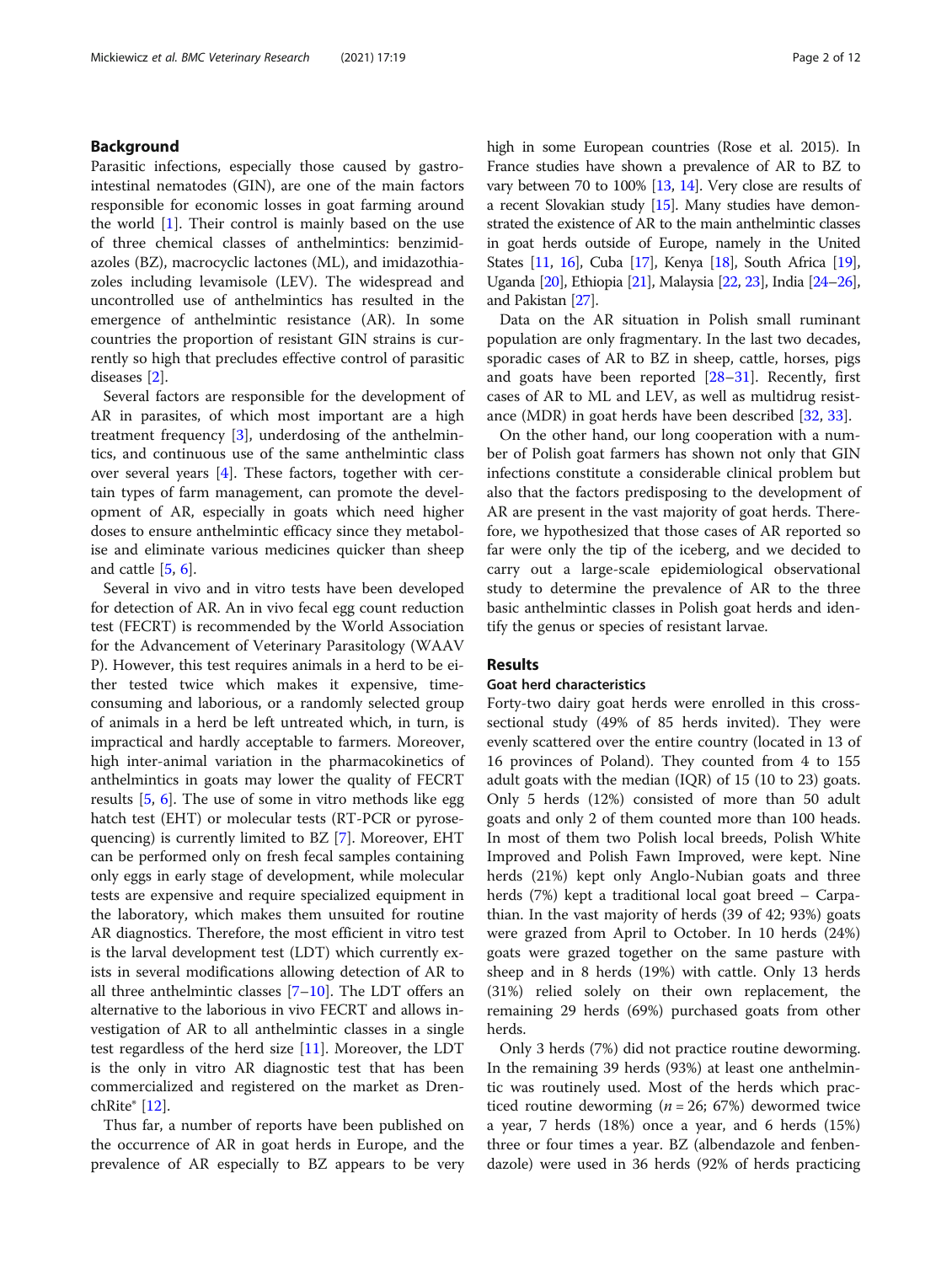routine deworming), ML (eprinomectin, rarely ivermectin) in 33 herds (85%) and LEV in only 5 herds (13%).

#### Prevalence of anthelmintic resistance

AR to each of the anthelmintic classes was detected using LDT in Polish goat herds. The most prevalent was AR to ML detected in 40 herds (95%, CI 95%: 84 to 99%) and to BZ detected in 37 herds (88%, CI 95%: 75 to 95%). AR to LEV was detected in 5 herds (12%, CI 95%: 5 to 25%) (Table [1\)](#page-3-0).

Only one herd was free from AR to any of anthelmintics. AR to one anthelmintic was found in 5 herds (AR to ML in 4 herds, and to BZ in one herd), AR to two anthelmintics in 31 herds (BZ and ML in all) and AR to all three anthelmintics (synonymous to MDR) in 5 herds, which yielded the prevalence of MDR to be 12% (CI 95%: 5 to 25%). In most of herds AR to BZ and ML was severe (> 50% of larvae developed at the discriminating concentration, DC), while AR to LEV was mostly mild (< 10% of larvae developed at the DC) (Fig. [1](#page-5-0)).

Corrected percentage of larvae developing in tested wells (cPD) at the DC was significantly positively correlated with  $EC_{50}$  for all three anthelmintic classes and this correlation was high for BZ  $(R_s = 0.94, p < 0.001)$  and ML ( $R_s = 0.90$ ,  $p < 0.001$ ), and moderate for LEV ( $R_s =$ 0.48,  $p = 0.001$ ) (Fig. [S1\)](#page-9-0). EC<sub>50</sub> and EC<sub>99</sub> for susceptible and resistant GIN populations are summarized in Table [2.](#page-5-0)

cPD at the DC in BZ-resistant populations ranged from 6 to 99% with the median (IQR) of 63% (32 to 91%), and was not significantly different from cPD at the DC in ML-resistant populations which ranged from 5 to 100% with the median (IQR) of 71% (52 to 92%) ( $p =$ 0.883). cPD at the DC in LEV-resistant populations ranged from 4 to 54% with the median of 9%, and was significantly lower than both the former ( $p = 0.047$ ) and the latter GIN populations ( $p = 0.010$ ).

#### Gastrointestinal nematode populations

H. contortus was present in 41 herds (98%, CI 95%: 88 to 100%), Trichostrongylus spp. in 37 herds (88%, CI 95%: 75 to 95%), Oesophagostomum spp. in 22 herds (52%, CI 95%: 38 to 67%), and Teladorsagia spp. in 14 herds (33%, CI 95%: 21 to 48%). Median fecal egg count (FEC) in the herds ranged from 75 to 2450 epg.

At the DC, no Oesophagostomum larvae developed irrespective of the herd's AR status. In the case of BZresistance H. contortus larvae developed at the DC in 95% of the populations which initially harboured this GIN, Trichostrongylus larvae in 81% of the populations, and Teladorsagia larvae in 36% of the populations. In the case of ML-resistance Trichostrongylus larvae developed at the DC in 91% of the populations, Teladorsagia larvae in 79% of the populations and H. contortus larvae in 74% of the populations. In the case of LEV-resistance Trichostrongylus larvae developed at the DC in 100% of the populations, while H. contortus larvae in 20% of the populations, and Teladorsagia larvae in no population. Of 5 herds resistant to LEV, 3 had Trichostrongylus spp. as the only GIN left in wells with LEV at the DC, and 2 had Trichostrongylus spp. and H. contortus. These results indicated that H. contortus spp. and Trichostrongylus spp. were mainly responsible for AR to BZ, all three GIN were responsible for AR to ML, while Trichostrongylus spp. was the main GIN resistant to LEV (Fig. [2](#page-6-0)).

#### Factors linked to AR

Presence of AR to BZ and ML in virtually all investigated herds reduced the reliability of most statistical analyses. The number of times goats had been dewormed was significantly positively linked with the intensity of AR to BZ ( $p = 0.007$ ), but not to ML ( $p =$ 0.643) or LEV ( $p = 0.849$ ). The use of BZ was significantly related to the presence of AR to BZ  $(p = 0.002)$ , however there was no significant relationship between the use of ML and LEV and the presence of relevant AR  $(p = 0.449$  and  $p = 0.099$ , respectively). Interestingly, AR to LEV was observed in 3 herds whose owners declared not to have used LEV in previous 3 years. The same applied to 9 herds with AR to ML, and 3 herds with AR to BZ. None of the following: access to pasture, introducing goats from other herds, and grazing with sheep or cattle on common pasture was significantly linked with AR to any of the anthelmintics.

# **Discussion**

Our cross-sectional study shows that AR to BZ and ML is widespread in Polish goat herds, whereas AR to LEV is uncommon. This is the first study systematically investigating the prevalence of AR to three basic classes of anthelmintics in small ruminants in Poland. Similar surveys based on in vitro tests have so far been conducted in Europe on sheep flocks in Lithuania [\[9](#page-10-0), [34](#page-10-0)] and Ireland [[35](#page-10-0)], and sheep and goat flocks in Slovakia [\[15,](#page-10-0) [36\]](#page-10-0). Moreover, the LDT is a commonly applied technique in the AR prevalence studies in the United States [\[11](#page-10-0), [16](#page-10-0), [37](#page-10-0), [38](#page-10-0)], Philippines [\[39](#page-11-0), [40](#page-11-0)], Canada [[41](#page-11-0)] and the New Zealand [[42](#page-11-0), [43](#page-11-0)] in both goat and sheep flocks. The LDT allows to estimate efficacy of anthelmintics in nematode populations from small farms where performance of a FECRT for even one anthelmintic would be impractical [\[11,](#page-10-0) [40](#page-11-0)]. This is the case in Poland, where most of goat herds consist of only a few animals.

Anthelmintics most often used in goats in Poland are albendazole, fenbendazole and eprinomectin, while levamisole is used rarely and this fact appears to directly correspond to the prevalence of AR. BZ are relatively inexpensive and have short withdrawal periods, which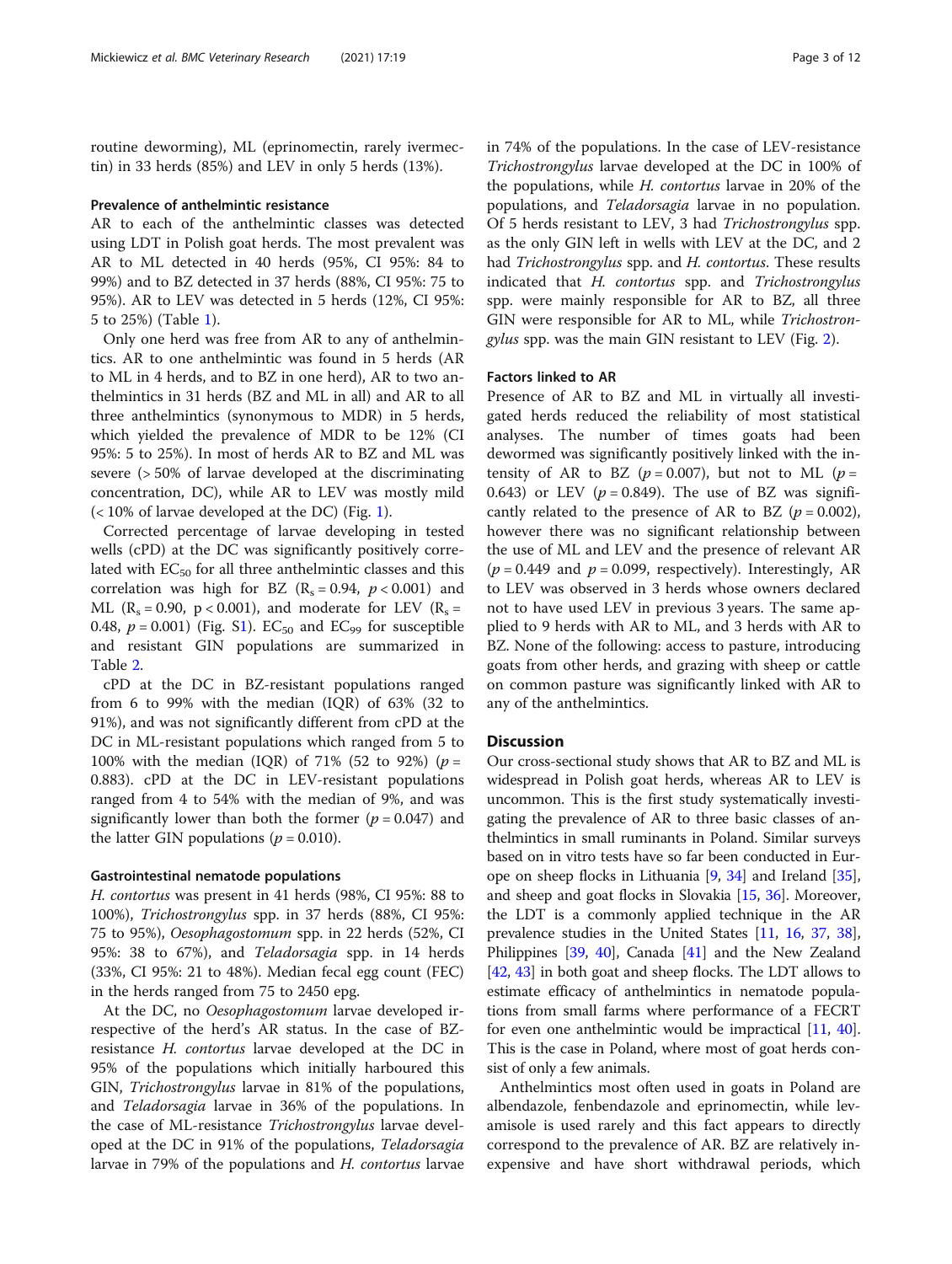<span id="page-3-0"></span>

| Herd                     |                         | Benzimidazoles                   | Table 1 Results of the larval development test (LDT)    |                             | $\supseteq$ .         | Polish goat herds<br>42 |                     | Macrocyclic lactones                                      |                       |                      |              |            | Levamisole                                       |                          |                          |                         |
|--------------------------|-------------------------|----------------------------------|---------------------------------------------------------|-----------------------------|-----------------------|-------------------------|---------------------|-----------------------------------------------------------|-----------------------|----------------------|--------------|------------|--------------------------------------------------|--------------------------|--------------------------|-------------------------|
| <u>ؤ</u>                 | goats<br>adult<br>을 눈   | $\mathcal{E}$<br>PD <sub>č</sub> | cPD at the DC<br>of 0.08 µg/ml<br>$(96)$ with<br>CI 95% | EC <sub>50</sub><br>(µg/ml) | ₹<br>ی<br>واقع<br>الا | £                       | PD <sub>c</sub> (%) | ă<br>of 21.6 ng/ml<br>cPD at the<br>$(96)$ with<br>CI 95% | $E C_{50}$<br>(ng/ml) | (mg/ml)<br>$EC_{99}$ | £            | PD.<br>(%) | of 2.0 µg/ml (%)<br>cPD at the DC<br>with CI 95% | $(\mu g/m)$<br>$EC_{50}$ | EC <sub>99</sub> (µg/ml) | £                       |
|                          | $\supseteq$             | 98.0                             | $\circ$                                                 | 0.009                       | 0.011                 | $\frac{\Omega}{\Sigma}$ | 98.0                | 70.0 (61.2-77.6)                                          | 36.6                  | 546.2                | severe       | 98.0       | $\circ$                                          | 0.41                     | 1.88                     | $\frac{1}{2}$           |
| $\sim$                   | $\overline{4}$          | 98.0                             | 99.0 (96.4-99.7)                                        | 0.273                       | 0.793                 | severe                  | 97.4                | 97.7 (94.1-99.1)                                          | 134.3                 | 2374                 | severe       | 100        | $9.1(4.6 - 17.3)$                                | 0.50                     | 3.12                     | mild                    |
| $\sim$                   | $\frac{6}{1}$           | 95.0                             | 42.1 (34.5-50.1)                                        | 0.082                       | 1.054                 | moderate                | 95.0                | 41.0 (33.0-49.6)                                          | 20.1                  | 924.5                | moderate     | 95.0       | $\circ$                                          | 0.55                     | 2.04                     | $\supseteq$             |
| 4                        | 26                      | 98.4                             | 77.5 (71.4-82.6)                                        | 0.301                       | 5.323                 | severe                  | 98.4                | 70.1 (62.3-76.9)                                          | 49.4                  | 4891                 | severe       | 93.2       | $\circ$                                          | 0.37                     | $\sum$                   | $\supseteq$             |
| $\overline{5}$           | 5                       | 97.8                             | 31.7 (25.6-38.4)                                        | 0.030                       | 2.990                 | moderate                | 97.8                | 59.3 (52.4-65.9)                                          | 33.1                  | <b>S24</b>           | severe       | 97.8       | $1.0(0.3 - 3.6)$                                 | 0.45                     | 1.13                     | $\supseteq$             |
| $\circ$                  | $\infty$                | 98.4                             | 53.9 (46.9-60.6)                                        | 0.091                       | 1.354                 | severe                  | 98.4                | 100 (98.0-100)                                            | 109.9                 | 1094                 | severe       | 98.4       | 3.6 $(1.7 - 7.1)$                                | 0.45                     | 2.82                     | mild                    |
| $\overline{\phantom{a}}$ | $\overline{4}$          | 100                              | 81 (73.7-86.6)                                          | 0.165                       | 1.645                 | severe                  | 100.0               | 93.3 (87.7-96.4)                                          | 148.4                 | 6831                 | severe       | 100        | $\circ$                                          | 0.03                     | 0.06                     | $\supseteq$             |
| $\infty$                 | 35                      | 98.8                             | 97.2 (90.6-99.2)                                        | 0.333                       | 0.924                 | severe                  | 98.8                | 83.0 (76.2-88.1)                                          | 81.5                  | 2169                 | severe       | 98.8       | $\circ$                                          | 0.22                     | 0.48                     | $\frac{1}{2}$           |
| $\sigma$                 | $\Theta$                | 98.6                             | $2.2(0.7-7)$                                            | 0.007                       | 0.042                 | $\supseteq$             | 98.6                | 53.7 (40.3-66.7)                                          | 12.2                  | 560.7                | severe       | 98.6       | $\circ$                                          | 0.27                     | 0.59                     | $\supseteq$             |
| $\subseteq$              | $\sim$                  | 98.7                             | 14.0 (9.5-20.3)                                         | 0.014                       | 0.135                 | moderate                | 98.7                | 45.3 (38.4–52.4)                                          | 27.1                  | 722.1                | ρ<br>moderat | 98.7       | 34.8 (24.3-47.0)                                 | 0.74                     | 231.3                    | moderate                |
| Ξ                        | 23                      | 97.3                             | 91.0 (85.2-94.7)                                        | 0.223                       | 0.829                 | severe                  | 97.3                | 72.3 (65.1-78.5)                                          | 121.5                 | 257,438              | severe       | 97.3       | 54.4 (40.9-67.3)                                 | 2.72                     | 269.1                    | severe                  |
| $\approx$                | 155                     | 98.2                             | 7.3 (3.4-14.9)                                          | 0.030                       | 0.300                 | mild                    | 98.2                | 85.0 (78.6-89.7)                                          | 33.1                  | 329.5                | severe       | 98.2       | $\circ$                                          | 0.30                     | 0.95                     | $\supseteq$             |
| $\tilde{E}$              | 123                     | 98.6                             | 85.0 (78.4-89.8)                                        | 0.223                       | 1.032                 | severe                  | 98.6                | 82.8 (76.7-87.5)                                          | 99.5                  | 4579                 | severe       | 98.6       | ◠                                                | 0.45                     | 1.13                     | $\frac{\Omega}{\Sigma}$ |
| $\overline{z}$           | $\widetilde{\Box}$      | 93.2                             | $31.8(25.1 - 39.3)$                                     | 0.050                       | 4.929                 | moderate                | 93.2                | $61.3(54.1 - 68.1)$                                       | 33.1                  | 3278                 | severe       | 92.9       | ⊂                                                | 0.06                     | 0.38                     | $\epsilon$              |
| $\overline{5}$           | $\equiv$                | 95.0                             | 84.9 (78.7-89.5)                                        | 0.247                       | 1.991                 | severe                  | 95.0                | 97.1 (93.5–98.7)                                          | 134.3                 | 1725                 | severe       | 95         | ◠                                                | 0.45                     | 1.89                     | $\epsilon$              |
| $\tilde{=}$              | $\overline{a}$          | 86.8                             | 27.9 (20.6-36.5)                                        | 0.050                       | 1.065                 | moderate                | 86.8                | 52.4 (43.9-60.8)                                          | 24.5                  | 7661                 | severe       | 86.8       | ⌒                                                | 0.22                     | $\overline{1.80}$        | $\epsilon$              |
| $\overline{1}$           | $\widetilde{\Box}$      | 86.8                             | $10.7 (7.1 - 15.8)$                                     | 0.018                       | 0.392                 | moderate                | 86.8                | 52.1 (44.9–59.3)                                          | 27.1                  | 1248                 | severe       | 86.8       | C                                                | 0.15                     | 1.49                     | $\frac{\Omega}{\Sigma}$ |
| $\approx$                | $\supseteq$             | 97.9                             | 56.3 (47.7-64.6)                                        | 0.081                       | 3.778                 | severe                  | 97.9                | 77.2 (69.7-83.3)                                          | 73.7                  | 1577                 | severe       | 97.9       | O                                                | 0.18                     | 0.85                     | $\epsilon$              |
| $\overline{\circ}$       | $\gtrsim$               | 98.7                             | $\circ$                                                 | 0.003                       | 0.008                 | $\supseteq$             | 98.7                | 65.3 (55.0-74.3)                                          | 30.0                  | 2966                 | severe       | 98.7       | $\circ$                                          | 0.08                     | 0.31                     | $\supseteq$             |
| $\approx$                | $\sqrt{2}$              | 96.2                             | 92.2 (86.3-95.7)                                        | 0.183                       | 0.679                 | severe                  | 96.2                | 79.5 (72.3-85.2)                                          | 73.7                  | 3392                 | severe       | 96.2       | $(2.3 - 9.8)$<br>4.8                             | 0.30                     | 6.45                     | mild                    |
| $\overline{\sim}$        | $\overline{2}1$         | 100                              | 6.3 (3.2-11.9)                                          | 0.014                       | 0.290                 | mild                    | 100                 | 80.9 (72.3-87.3)                                          | 66.7                  | 11,000               | severe       | 100        | $\circ$                                          | 0.14                     | 0.63                     | $\supseteq$             |
| 22                       | $\mathcal{L}$           | 92.4                             | $\circ$                                                 | 0.003                       | 0.014                 | $\supseteq$             | 92.4                | 20.0 (14.8-26.4)                                          | 90                    | 240.4                | moderate     | 92.4       | $\circ$                                          | 0.10                     | 0.63                     | $\supseteq$             |
| 23                       | $\equiv$                | 91.6                             | 15.3 (11.0-20.9)                                        | 0.025                       | 0.529                 | moderate                | 91.6                | 37.7 (31.2-44.6)                                          | 11.0                  | 1091                 | moderate     | 91.6       | $(0.3 - 3.7)$                                    | 0.09                     | $\overline{117}$         | $\frac{1}{2}$           |
| 24                       | $\overline{z}$          | 97.0                             | 84.5 (78.9-88.9)                                        | 0.607                       | 1894                  | severe                  | 97.0                | $9(57.1 - 70.3)$<br>3                                     | 54.6                  | 5405                 | severe       | 97.0       | $\circ$                                          | 0.18                     | 1.15                     | $\epsilon$              |
| 25                       | 26                      | 94.0                             | 18.6 (13.8-24.6)                                        | 0.022                       | 2.215                 | moderate                | 94.0                | 18.6 (13.8-24.6)                                          | 45                    | 1400                 | moderate     | 94.0       | ⌒                                                | 0.10                     | 0.37                     | $\epsilon$              |
| $\approx$                | $\supseteq$             | 94.0                             | 42.6 (35.9-49.5)                                        | 0.074                       | 3.419                 | moderate                | 94.0                | 50.5 (43.7–57.4)                                          | 24.5                  | 244.1                | severe       | 94.0       | C                                                | 0.13                     | 0.48                     | $\epsilon$              |
| 27                       | $\infty$                | 90.8                             | 22.0 (16.8-28.3)                                        | 0.015                       | 4.683                 | moderate                | 90.8                | $\circ$                                                   | $\frac{6}{1}$         | 16.4                 | $\supseteq$  | 90.8       | O                                                | 0.09                     | 0.42                     | $\epsilon$              |
| 28                       | $\mathop{\odot}\limits$ | 96.8                             | 94.5 (90.5-96.9)                                        | 0.905                       | 9.003                 | severe                  | 96.8                | 52.2 (45.3-59)                                            | 22.2                  | 285.1                | severe       | 96.8       | 0                                                | 0.18                     | 0.58                     | $\frac{\Omega}{\Sigma}$ |
| 50                       | $\supseteq$             | 93.2                             | 91.2 (86.5-94.4)                                        | 0.741                       | 7.371                 | severe                  | 93.2                | 92.8 (88.4-95.6)                                          | 54.6                  | 252.6                | severe       | 93.2       | C                                                | 0.25                     | 0.62                     | $\supseteq$             |
| $\approx$                | $\frac{6}{2}$           | 92.2                             | 32.0 (25.9-38.7)                                        | 0.041                       | 0.872                 | moderate                | 92.2                | 94.9 (90.9-97.2)                                          | 49.4                  | 183.6                | severe       | 92.6       | $\circ$                                          | 0.20                     | 0.51                     | $\epsilon$              |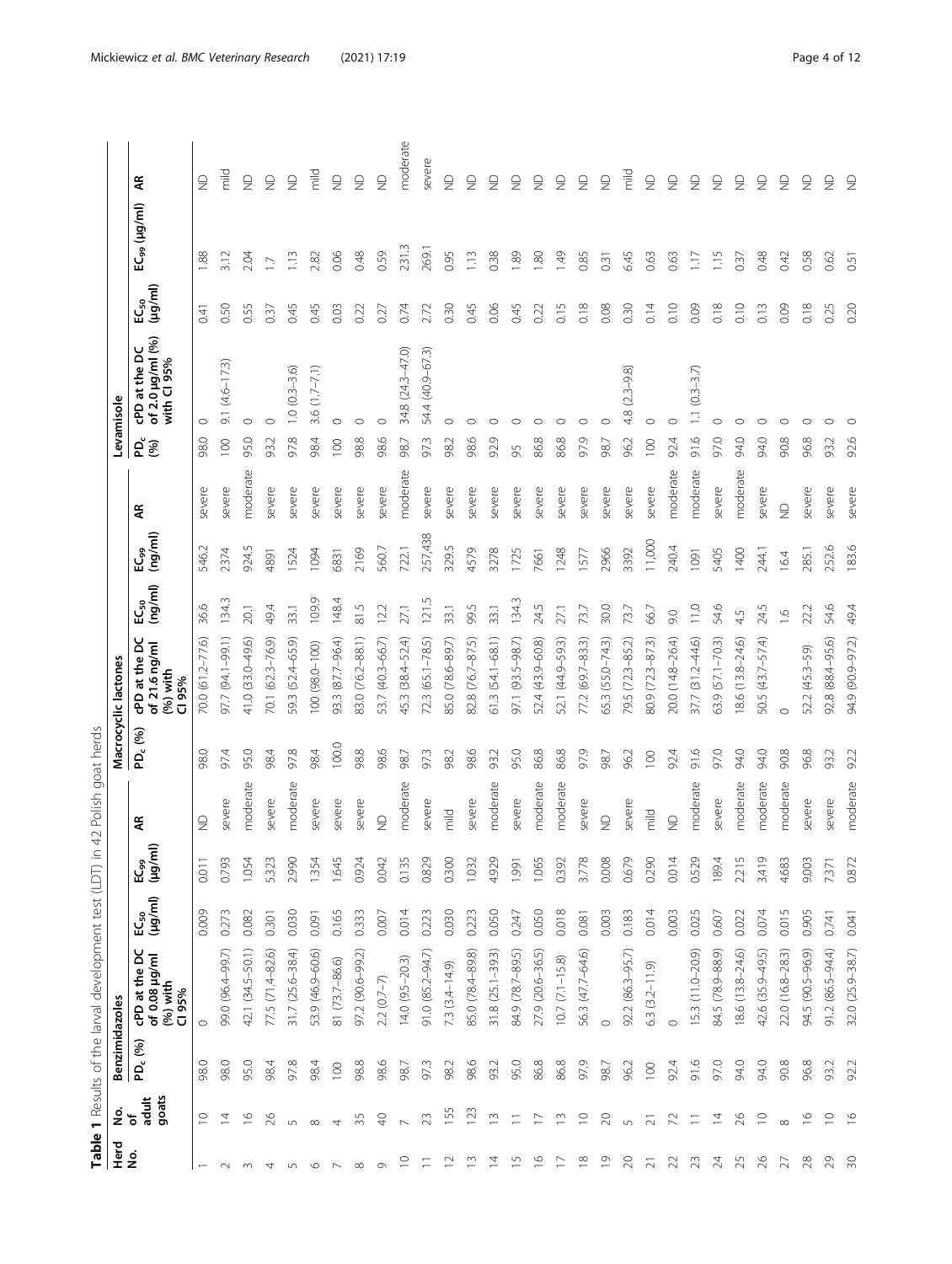| م<br><del>P</del> | ġ              | <b>Benzimidazoles</b> |                                                                    |                                 |          |                    |                     | Macrocyclic lactones                                    |                             |                    |             |            | Levamisole                                                                                                                                                                                                                                                                                                                                                                                                                                     |                   |                          |                                                 |
|-------------------|----------------|-----------------------|--------------------------------------------------------------------|---------------------------------|----------|--------------------|---------------------|---------------------------------------------------------|-----------------------------|--------------------|-------------|------------|------------------------------------------------------------------------------------------------------------------------------------------------------------------------------------------------------------------------------------------------------------------------------------------------------------------------------------------------------------------------------------------------------------------------------------------------|-------------------|--------------------------|-------------------------------------------------|
| ġ                 | goats<br>adult |                       | $PD_c$ (%) cPD at the DC<br>of 0.08 µg/ml<br>$(96)$ with<br>CI 95% | voh (juvoh)<br>EC <sub>50</sub> | हि<br>وي | Æ                  | PD <sub>c</sub> (%) | cPD at the DC<br>of 21.6 ng/ml<br>$(96)$ with<br>CI 95% | (mq/ml)<br>EC <sub>50</sub> | (ng/ml)<br>وي<br>آ | Ę           | ይັ<br>(96) | of 2.0 µg/ml (%)<br>cPD at the DC<br>with CI 95%                                                                                                                                                                                                                                                                                                                                                                                               | (µg/ml)<br>‰<br>⊑ | EC <sub>99</sub> (µg/ml) | Ę                                               |
| ò                 | $\infty$       | 94.8                  | 95.5 (91.6-97.6)                                                   | 0.497                           | 6.378    | severe             | 94.8                | 96 (92.3-98)                                            | 90.0                        | 283.9              | severe      | 94.8       | O                                                                                                                                                                                                                                                                                                                                                                                                                                              | 022               | 0.70                     | ₽                                               |
| 32                | ᡋ              | 98.8                  | 31.8 (24.8-39.8)                                                   | 0.061                           | 0.605    | moderate           | 98.8                | 93.4 (87.5-96.7)                                        | 73.7                        | 463.1              | severe      | 98.8       |                                                                                                                                                                                                                                                                                                                                                                                                                                                | 0.45              | $\overline{42}$          | $\frac{\textcircled{\}}{\textcircled{\}}$       |
| 33                | 26             | 97.9                  | ⊂                                                                  | 0.001                           | 0.001    | $\trianglerighteq$ | 97.9                | C                                                       | $\overline{C}$              | 13.4               | $\supseteq$ | 97.9       |                                                                                                                                                                                                                                                                                                                                                                                                                                                | 0.06              | 0.38                     | $\supseteq$                                     |
| 34                | $\sim$         | 98.9                  | 91.4 (86.0-94.8)                                                   | 0.497                           | 155.1    | severe             | 98.9                | 67.1 (59.8-73.7)                                        | 54.6                        | 5405               | severe      | 98.9       | c                                                                                                                                                                                                                                                                                                                                                                                                                                              | 0.18              | 0.74                     | $\frac{\textstyle\bigcirc}{\textstyle\bigcirc}$ |
| 35                | $\supseteq$    | 97.8                  | 92.6 (86.0-96.2)                                                   | 0.368                           | 7.873    | severe             | 97.8                | 96.3 (91-98.5)                                          | 73.7                        | 595.               | severe      | 97.8       | Ċ                                                                                                                                                                                                                                                                                                                                                                                                                                              | 0.27              | 0.72                     | g                                               |
| 36                | 27             | 90.6                  | 81.7 (75.7-86.4)                                                   | 0.368                           | 9.798    | severe             | 90.6                | 79.4 (72.4-85)                                          | 44.7                        | 956.6              | severe      | 90.6       | ⊂                                                                                                                                                                                                                                                                                                                                                                                                                                              | 0.20              | 0.93                     | $\supseteq$                                     |
| 57                | 5              | 96.8                  | 51.5 (44.4-58.5)                                                   | 0.082                           | 13.54    | severe             | 96.8                | 5.3 (2.5-11.0)                                          | 3.7                         | 47,1               | hild<br>T   | 96.8       | ◠                                                                                                                                                                                                                                                                                                                                                                                                                                              | 0.20              | 0.64                     | $\frac{\textstyle\bigcirc}{\textstyle\bigcirc}$ |
| 38                | O              | 97.0                  | 90.7 (84.1-94.8)                                                   | 1.649                           | 974.7    | severe             | 97.0                | 83.5 (75.6-89.2)                                        | 54.6                        | 543.2              | severe      | 97.0       | $\circ$                                                                                                                                                                                                                                                                                                                                                                                                                                        | 0.27              | 0.86                     | $\frac{\textcircled{\}}{\textcircled{\}}$       |
| 39                | 73             | 97.2                  | 88.0 (81.0-92.6)                                                   | 0.301                           | 5.232    | severe             | 97.2                | 92.0 (85.9-95.6)                                        | 109.9                       | 2353               | severe      | 97.2       | $0.9(0.2-4.5)$                                                                                                                                                                                                                                                                                                                                                                                                                                 | 0.47              | 2.19                     | g                                               |
| $\sqrt{2}$        | 22             | 88.9                  | 57.9 (50.6-64.9)                                                   | 0.135                           | 13.40    | severe             | 88.9                | $7.9(4.8 - 12.7)$                                       | 0.6                         | 56.7               | mild        | 88.9       | 0                                                                                                                                                                                                                                                                                                                                                                                                                                              | $\frac{1}{2}$     | 0.41                     | $\frac{\textstyle\bigcirc}{\textstyle\bigcirc}$ |
| $\frac{1}{4}$     | ត              | 98.8                  | 63.4 (54.8-71.2)                                                   | 0.165                           | 16.37    | severe             | 98.8                | 94.9 (90.4-97.4)                                        | 121.5                       | 562.               | severe      | 98.8       | $\circ$                                                                                                                                                                                                                                                                                                                                                                                                                                        | 0.18              | 0.39                     | ₽                                               |
| $\overline{4}$    | $\frac{8}{10}$ | 93.2                  | 63.3 (53.5-72.1) 0.150                                             |                                 | 3.201    | severe             | 93.2                | 29.0 (21.0-38.5)                                        | 12.2                        | 260.7              | moderate    | 93.2       | $\circ$                                                                                                                                                                                                                                                                                                                                                                                                                                        | 0.33              | 1.05                     | g                                               |
|                   |                |                       |                                                                    |                                 |          |                    |                     |                                                         |                             |                    |             |            | AR anthelmintic resistance, DC discriminating concentration, PD <sub>c</sub> percentage of developing larvae in the control wells, dPD ot the DC corrected percentage of larvae developing in tested wells at the discriminating<br>concentration of a given anthelmintic agent, CJ 95 95% confidence interval, EC <sub>50</sub> median effective concentration, EC <sub>99</sub> the 99th percentile effective concentration, ND not detected |                   |                          |                                                 |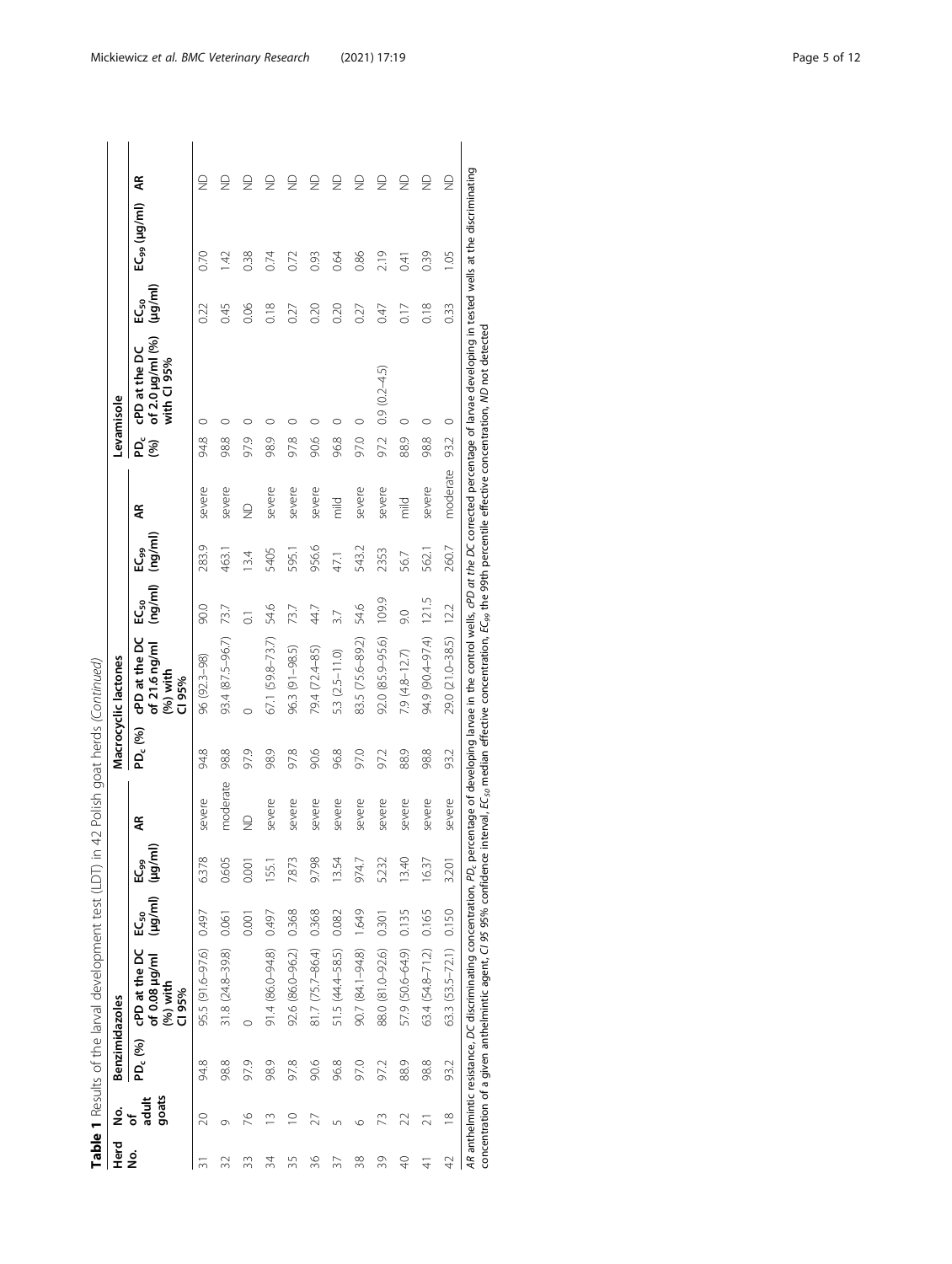<span id="page-5-0"></span>

matters a lot to Polish farmers as their herds mainly produce milk and cheese. Moreover, BZ are believed to eliminate tapeworms and liver flukes which are commonly considered by farmers widespread and dangerous for goats, even though our observations seem to contradict those statements [[44\]](#page-11-0). Anyway, several decades of relying virtually solely on BZ must have led to the point at which we are now – the vast majority of herds harbour resistant GIN. Cold comfort is the fact that Polish situation does not seem to be much distinct from other European countries where prevalence of AR to BZ in goats is equally high [[3,](#page-10-0) [15,](#page-10-0) [45\]](#page-11-0).

Surprisingly, AR to ML is equally widespread in Poland, yet the first case was described only a year ago

[[32\]](#page-10-0). The prevalence of AR to ML in goats varies between European countries from 0% in Norway [\[46](#page-11-0)], 20% in Italy [\[47](#page-11-0)] to 100% in some regions of Switzerland [[48\]](#page-11-0). Situation in Poland is closer to this in Switzerland and AR to ML in goats has already exceeded 90%. The most important cause seems to be the presence on the Polish veterinary market of eprinomectin in pour-on formulation for cattle with milk withdrawal period of 0 days (routinely extrapolated to goats). Pour-on formulation makes its use very simple and eprinomectin is also commonly used in Poland to control external parasite invasions without taking into account its simultaneous effect on GIN. These facts make it one of the most popular anthelmintic agents in Poland. However, eprinomectin is

**Table 2** Effective concentrations of anthelmintics inhibiting 50% (EC<sub>50</sub>) and 99% (EC<sub>99</sub>) of larvae in gastrointestinal nematode (GIN) populations from herds classified as susceptible and resistant, presented as the median, interquartile range (IQR), and range in parenthesis

| <b>GIN population</b>                    | No. of herds                                                         | $EC_{50}$                                | EC <sub>99</sub>                              |
|------------------------------------------|----------------------------------------------------------------------|------------------------------------------|-----------------------------------------------|
|                                          | Benzimidazoles – discriminating concentration (DC) = $0.08 \mu g/ml$ |                                          |                                               |
| susceptible                              | 5                                                                    | $0.003, 0.003 - 0.007$ $(0.001 - 0.009)$ | $0.011, 0.008 - 0.014 (0.001 - 0.042)$        |
| resistant                                | 37                                                                   | $0.150, 0.050 - 0.301$ $(0.014 - 1.649)$ | 2.990, 0.872-7.371 (0.135-974.682)            |
| Macrocyclic lactones - $DC = 21.6$ ng/ml |                                                                      |                                          |                                               |
| susceptible                              |                                                                      | $0.892(0.135 - 1.649)$                   | 14.902 (13.398-16.400)                        |
| resistant                                | 40                                                                   | 49.402, 24.533-77.576 (3.669-148.413)    | 1092.628, 396.322-3122.438 (47.127-257,437.7) |
| Levamisole – $DC = 2.0 \mu q/ml$         |                                                                      |                                          |                                               |
| susceptible                              | 37                                                                   | $0.202, 0.135 - 0.301$ $(0.025 - 0.549)$ | $0.724, 0.480 - 1.148 (0.062 - 2.185^a)$      |
| resistant                                | 5                                                                    | 0.497, 0.449-0.741 (0.301-2.718)         | 6.446, 3.121-231.343 (2.824-269.110)          |

<sup>a</sup> GIN populations from two herds (no. 5 and 23 in Table [1](#page-3-0)) were classified as susceptible despite ED<sub>99</sub> > 2 μg/ml because the corrected percentage larval development at the DC was ≤1%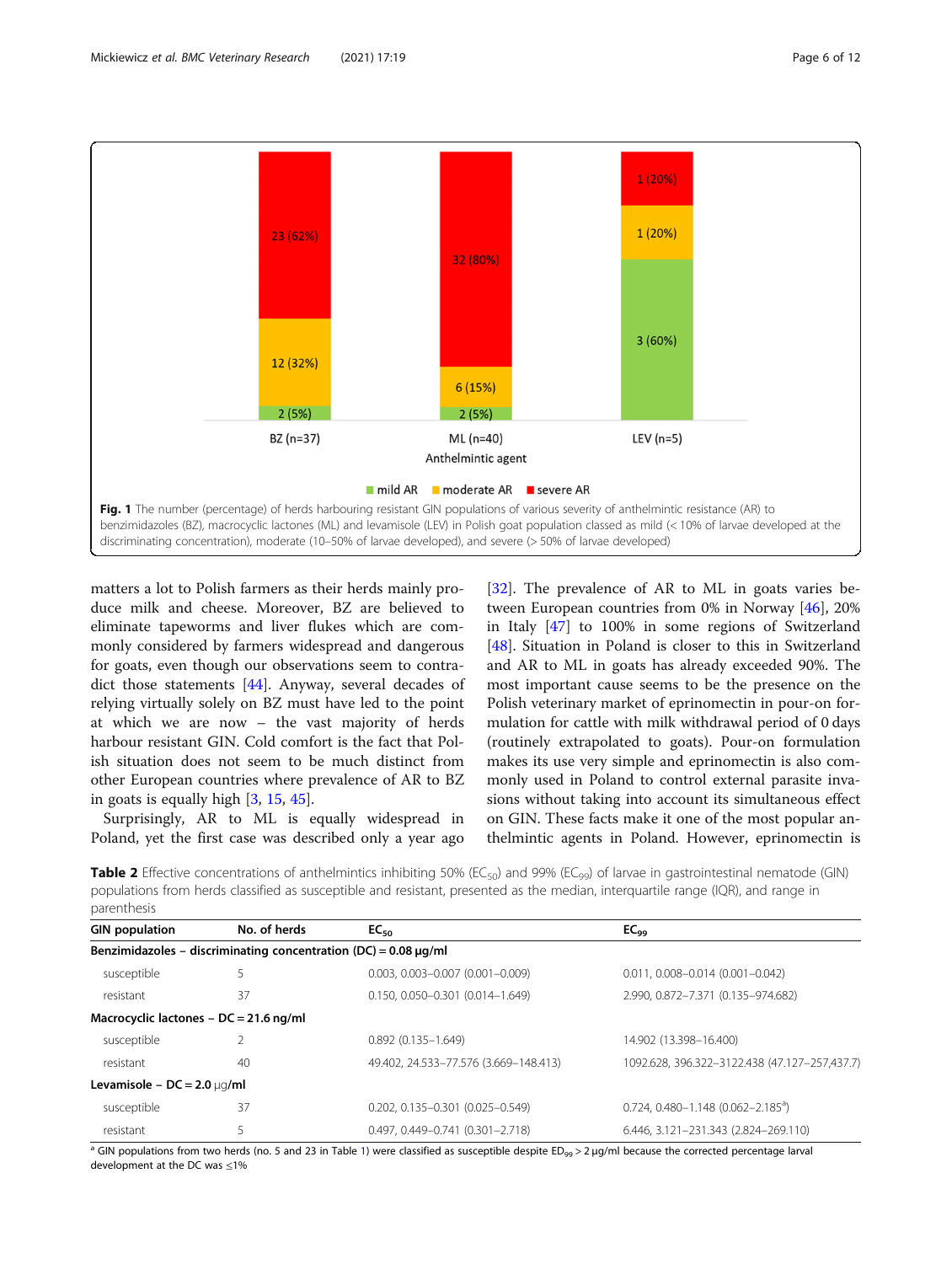very likely to be commonly underdosed in Polish goat population since the appropriate dose of eprinomectin against GIN in goats is at least two times higher than that for cattle [\[49](#page-11-0), [50](#page-11-0)], Unfortunately, our experience shows that this fact is unknown or routinely neglected by farmers and veterinarians, also for financial reasons.

As all avermectins have the same mechanism of action the cross-resistance with ivermectin is complete [\[51](#page-11-0)]. Moreover, it has been suggested that ML may select single nucleotide polymorphism at BZ-resistance-associated codons of β-tubulin [[52](#page-11-0), [53\]](#page-11-0). As a consequence, AR to ML and BZ appear to be mutually related phenomena

<span id="page-6-0"></span>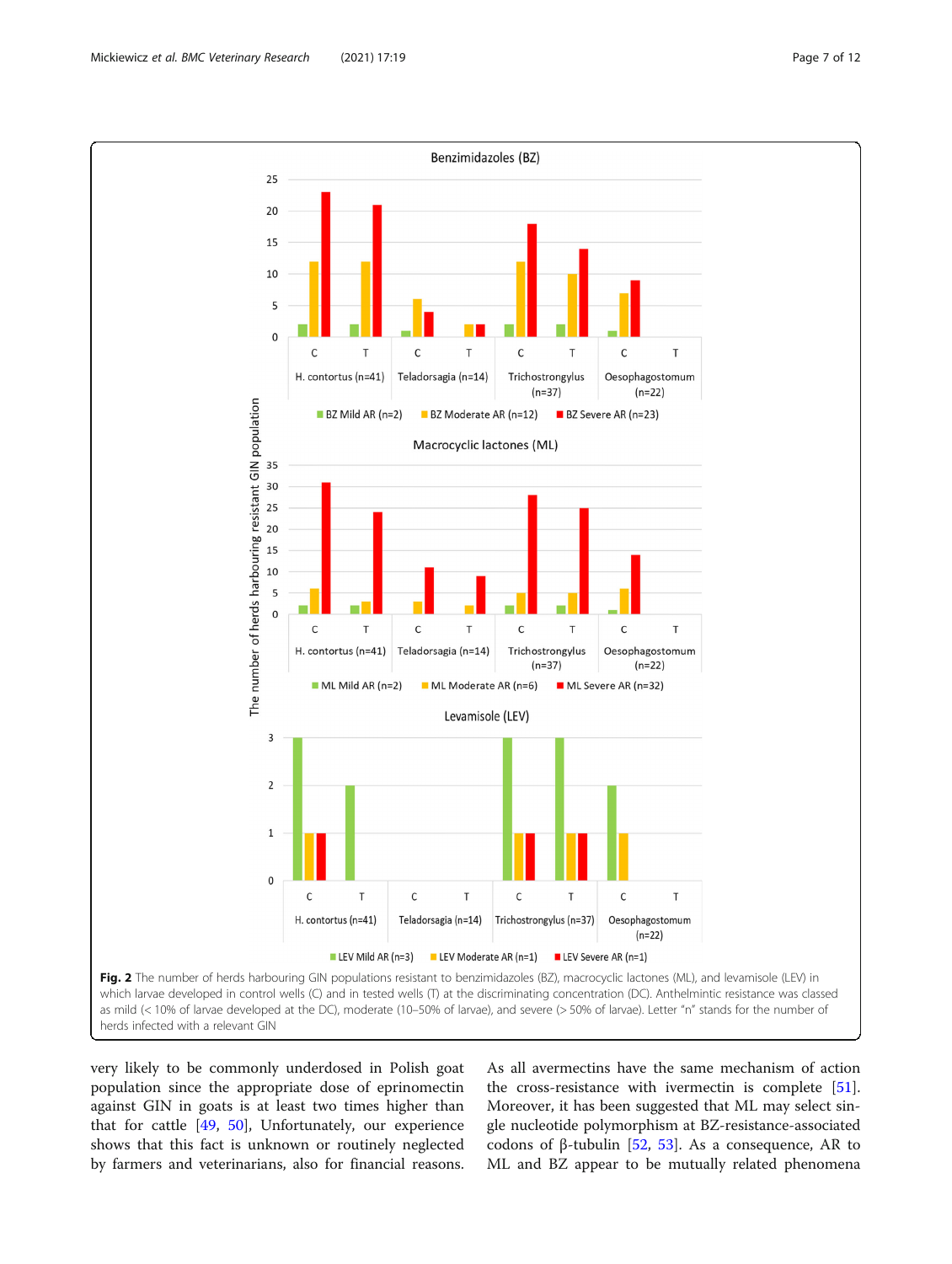and frequent use of ML may stimulate the development of BZ resistance.

AR to LEV in Polish goat population is still uncommon and mild, which appears to result from its rare use. LEV is viewed by veterinarians as an old-fashioned drug with narrow margin of safety and low effectiveness so they prefer to avoid it. Data on the prevalence of AR to LEV in goats in Europe are limited, mainly case reports have been published in Denmark [[54\]](#page-11-0), France [\[13,](#page-10-0) [14](#page-10-0)], and the UK [[55](#page-11-0)]. Recent, large-scale Dutch study did not reveal AR to LEV in sheep flocks [\[56\]](#page-11-0).

Interestingly, AR to certain anthelmintic classes was observed on some farms where their owners declared not to have used this particular anthelmintic class at all. We suppose there are three possible explanations to this phenomenon, none of which excludes the others. First, the farmers may have not been fully aware of anthelmintics used since some of them are administered by veterinarians during consultation on the farm, especially in the case of injectable anthelmintics. Secondly, our questionnaire applied to quite a long period of time (3 years) and it is likely that farmers could have simply forgotten the facts of using of anthelmintics on their farms. And thirdly, there could be some goats purchased from other herds in Poland or abroad which had been dewormed with this particular anthelmintic and thus carried resistant GIN population. It is mainly the case in herds with AR to LEV and without previous use of this anthelmintic as in all these herds Anglo-Nubian goats were kept and goats of this breed are usually imported to Poland from abroad, mostly from Germany where AR to all three anthelmintic classes in small ruminants has so far been detected [\[57](#page-11-0)]. Moreover, owners of these three herds declared in the questionnaire to have purchased goats in the past.

Multidrug resistance of GIN in goats in Europe is not widespread [[45](#page-11-0)], and only a few cases have so far been reported in Denmark [[54](#page-11-0)], France [[13\]](#page-10-0), Switzerland [\[58](#page-11-0)], UK [[59](#page-11-0)] and Poland [\[33](#page-10-0)]. Given that on most of farms BZ and ML are used, either separately, simultaneously or interchangeably, multidrug AR will most likely develop in those herds which, seeking the solution for dropping effectiveness of routine deworming, will switch to levamisole and use it intensively for some time. As AR to LEV seems to develop quite quickly [[60\]](#page-11-0) a year of routine LEV use suffices to produce AR.

In our study we decided to use the DC rather than the  $EC_{50}$  criterion for differentiation between resistant and susceptible GIN as an application of the  $EC_{50}$  may sometimes underestimate the resistance and thus some herds might have been incorrectly classed by this criterion as susceptible  $[61]$  $[61]$ . It has been suggested that using the  $EC_{99}$  values or the DC in the in vitro tests such as the LDT or EHT can substantially increase test sensitivity of

the test and identify resistance when only a small proportion of the GIN population is resistant  $[8, 61, 62]$  $[8, 61, 62]$  $[8, 61, 62]$  $[8, 61, 62]$  $[8, 61, 62]$ . To maintain high accuracy of our classification we decided to use two criteria, one based on the corrected percentage of development at the DC and the another based on  $EC<sub>99</sub>$ , simultaneously.

AR to BZ and ML seems to be conveyed by three main GIN which we identified in our study  $- H$ . contortus, Trichostrongylus spp., and Teladorsagia spp. Only Oesophagostomum spp. showed no potential to become resistant to any anthelmintic which is at odds with some recent studies in which Oesophagostomum spp. was together with H. contortus and Trichostrongylus spp. resistant to BZ and ML [\[63](#page-11-0), [64](#page-11-0)]. Moreover, our observation has to be treated with caution as the only DC which has been scientifically proven to indicate AR is the DC of IVM-AG for H. contortus. Initially, it had been set at 5.4 ng/ml, however then its elevation to 21.6 ng/ml was suggested [\[8](#page-10-0)], and as a consequence we decided to use the higher DC as a safer option. However, nothing is known about the DC indicating AR in Trichostrongylus spp. or Teladorsagia sp. so we cannot be sure that the development of these GIN at this DC corresponds to their resistance to ML. Even though it is very likely to be so, it undoubtedly warrants further investigation. Interestingly, it seems that Trichostrongylus spp., not H. contortus as we initially expected, is the main culprit responsible for the early stage of development of AR to LEV. We made this observation first in our recent study [[33\]](#page-10-0) and this survey appears to confirm it, however we do not know any studies regarding this topic in goats. Studies so far conducted in sheep and goats have indicated that both Trichostrongylus spp. and H. contortus are responsible for AR to LEV [\[11](#page-10-0), [13](#page-10-0), [14](#page-10-0), [16,](#page-10-0) [25,](#page-10-0) [37,](#page-10-0) [38,](#page-10-0) [54](#page-11-0), [57](#page-11-0), [63](#page-11-0)–[69](#page-11-0)].

Our work presents the results of an in vitro test (LDT) which may in some circumstances differ from those obtained in an in vivo method such as FECRT. Such discrepancies have multifactorial background and most of these factors remain beyond researcher's control [\[15](#page-10-0), [70](#page-11-0), [71\]](#page-11-0). Nevertheless, LDT and FECRT have been proven to show moderate to good agreement, especially regarding BZ and LEV resistance detection [[10](#page-10-0), [15,](#page-10-0) [72,](#page-11-0) [73](#page-11-0)]. Therefore, our results are likely to present the true AR status of the examined goat herds.

The main drawback to our study is the fact that herds enrolled in the survey were not randomly selected. Their owners had sent fecal samples to our laboratory at least once before so they were probably somehow aware of the importance of parasite control in goats. Given that most of them used to deworm all their goats routinely, usually using the same drug for a long time, they were more likely to promote the development of AR on their farms. Therefore, it is possible that our results may to some extent overestimate AR prevalence in the country,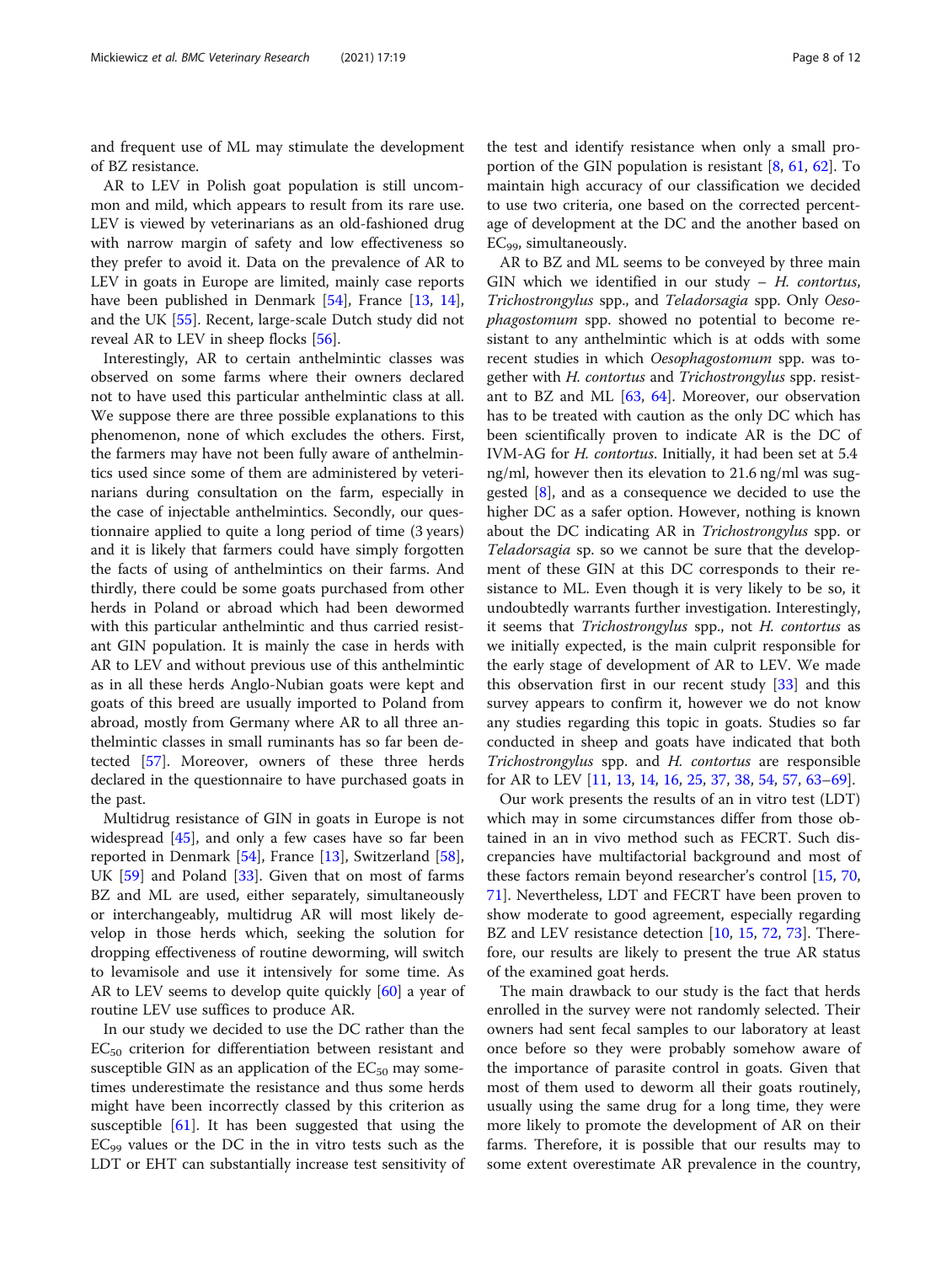and we hope they do so. Anyway, they allow to realize that this problem already exists in Poland and unless actions are undertaken to stop it, soon no anthelmintic will remain effective in some goat herds. The another drawback to our study is that when we performed LDT with LEV we wrongly used 1.3% DMSO in control wells while LEV was diluted in water (contrary to TBZ and IVM-AG which were diluted in 1.3% DMSO). As a result if 1.3% DMSO had a potential to reduce larval development, this mistake could have falsely increased the corrected percentage of developing larvae in tested wells at the DC. Our previous observations have not indicated that DMSO at such a low concentration impacts on larval development to any noteworthy extent (unpublished data). However, even if it did we hope that the double criterion we used for classification GIN populations as resistant would reduce the risk of falsely positive result to an acceptable minimum.

### Conclusions

This study provides the first comprehensive data on the prevalence of AR in goat herds in Poland. AR to BZ and ML is widespread, while AR to LEV is currently at a low level. Therefore, an appropriate strategy of GIN control should be applied by farmers and veterinarians as soon as possible not to let the situation slip out of control.

## Methods

#### Study design

This was a cross-sectional study and lasted virtually one year, from September 2018 to June 2019. During this time the owners of 85 private dairy goat herds who had cooperated with our laboratory in previous 4 years (2015–2018), were invited to voluntarily enrol in the study. Those who declared participation were asked to collect fecal samples after at least 8 weeks since the last deworming had passed, and detailed instructions on proper collection and preparation of anaerobically stored fecal samples were sent to them. In herds which consisted of less than 15 adult goats fecal samples were collected from all animals, otherwise samples were collected from 15 to 20 goats selected by the owners. The owners were asked to pick only these goats which had been present on their farm for at least 8 previous weeks to avoid including goats dewormed within this period of time by the former owner. Fecal samples were collected by the farmers (owners of the goats) directly from the rectum. Pooled fecal samples weighing 50–100 g were placed in plastic containers filled with tap water to ensure anaerobic conditions. Samples were delivered to the laboratory within 24 h at room temperature and processed within next 24 h so that the total time which had elapsed between sample collection and examination did not exceed 48 h.

In each herd the following information was collected using the questionnaire: the number of adult goats  $(>6$ month-old) and kids, access to the pasture, co-grazing or rotational grazing with sheep and cattle, purchase of goats from other herds, and the history of deworming including the number of times the herd had been dewormed in previous 3 years and drugs used.

According to Polish legal regulations (The Act of the Polish Parliament of 15 January 2015 on the Protection of Animals Used for Scientific or Educational Purposes, Journal of Laws 2015, item 266) no formal ethics consent was required for this study except for the informed consent of participants, which we obtained in written from each participating farmer.

## Larval development test

Based on the technique defined by Hubert and Kerboeuf [[74\]](#page-11-0), the larval development test (LDT) was performed with the modifications of Várady et al. [\[75](#page-11-0), [76](#page-11-0)]. Nematode eggs were collected by sequentially sieving the anaerobically stored fecal samples through stacked sieves with apertures of 250, 100 and 25 μm. The material collected on the 25 μm sieve was washed with tap water, sedimented, and then flotation method with saturated sodium chloride was applied in order to obtain the suspension of the nematodes eggs [\[7](#page-10-0)]. After extraction, eggs were inspected microscopically to ensure that embryonation had not yet begun and suspended in deionized water at a concentration of 70–100 eggs in 10 μl per well. The pure thiabendazole (Sigma-Aldrich, Merck, Germany; TBZ), ivermectin aglycone (Santa Cruz Biotechnology, USA; IVM-AG), and levamisole (Sigma-Aldrich, Merck, Germany; LEV) were firstly dissolved in ≥99.5% dimethyl sulfoxide (Sigma-Aldrich, Merck, Germany; DMSO) in case of TBZ and IVM-AG or deionized water in case of LEV and serially diluted 1:2 in DMSO (TBZ, IVM-AG) or in deionized water (LEV). The overall DMSO concentration in the pre-dilution plate was 20%. Then, diluted anthelmintics and DMSO (control) were moved to the test plate to yield final concentration of 1.3% in the tested wells. The 12 concentrations of TBZ, IVM-AG and LEV finally used in the LDT ranged from 0.0006 to 1.28 μg/ml, from 0.084 to 173.6 ng/ml, and from 0.020 to 32 μg/ml, respectively. Test was performed on 96-well cell culture plates (Sarsted, Germany) with culture medium (150 μl) which consisted of 10 μl of (all in one test plate) TBZ, IVM-AG, LEV or DMSO (1.3%; control wells) solution, 110 μl of deionised water, 20 μl of culture medium as described by Hubert and Kerboeuf [\[77](#page-11-0)] and 10 μl of a suspension (approximately 70–100 eggs) containing Amphotericin B (Sigma-Aldrich, Merck, Germany) at a concentration of 5 μg/ml. Each anthelmintic concentration was tested in duplicate. The LDT plates (sealed – to prevent drying) were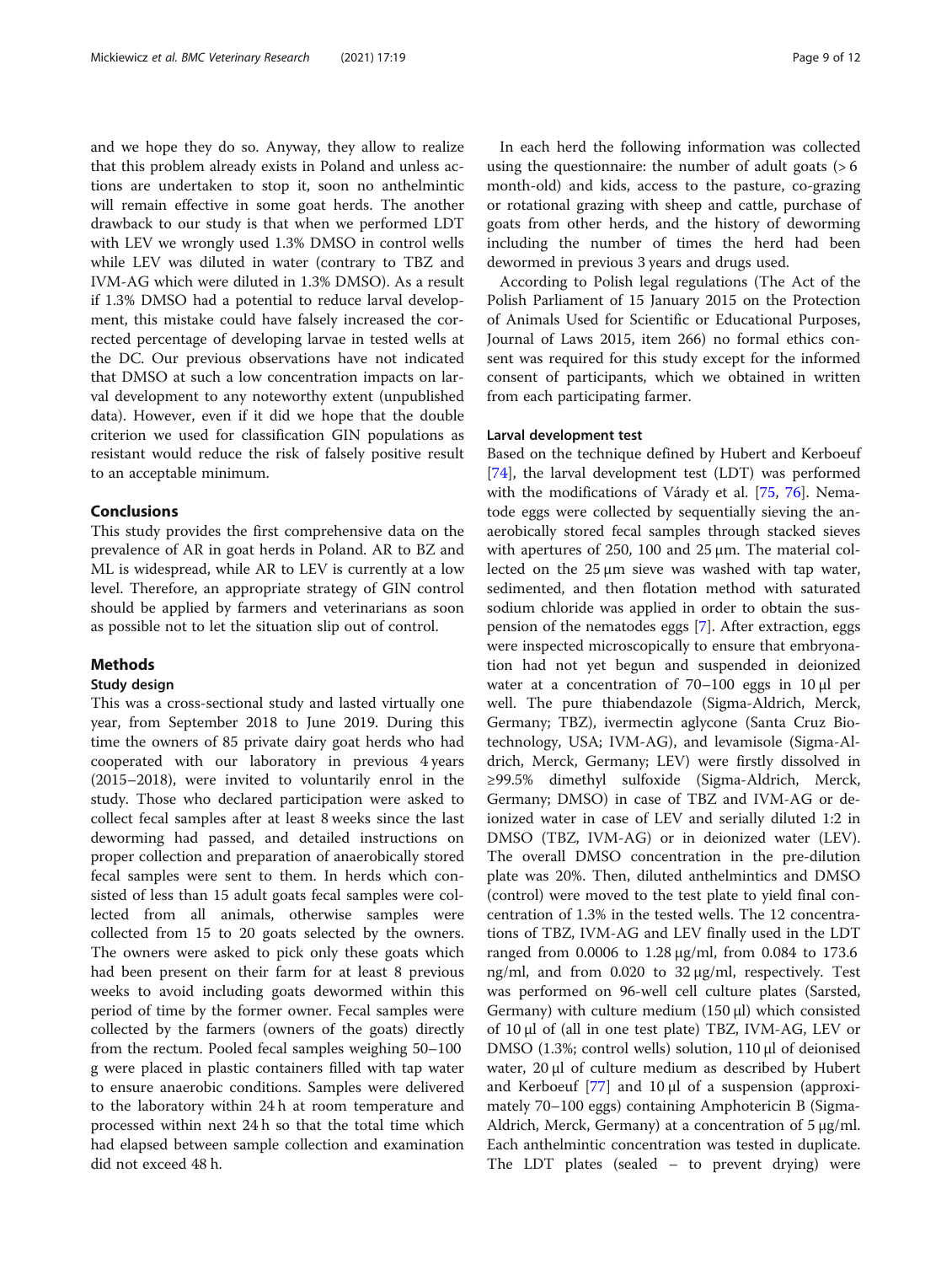<span id="page-9-0"></span>incubated for 7 days at 25 °C (Cooled incubator, INCU-Line® Standard, VWR). After the incubation period, 10 μl of Lugol's solution was added to each well to terminate development of larvae. The unhatched eggs and L1-L3 larvae were counted under an inverted microscope in each well (Olympus, CKX53, Poland) and the L3 larvae were classified at species/genus level in the tested and control wells following the procedure detailed elsewhere [[78\]](#page-11-0). The arithmetic mean of the percentage of larvae developing in two tested wells at each anthelmintic concentration (percentage development in tested wells,  $PD_T$ ) was corrected by the percentage of developing larvae in the control wells  $(PD_C)$  according to the following formula:

 $cPD = PD_T / PD_C$ 

where cPD stood for corrected percentage of larvae developing in tested wells.

The concentration of each anthelmintic inhibiting development of 50% (median effective concentration,  $EC_{50}$ ) and 99% (E $C_{99}$ ) of larvae was estimated using the 4 parameter logistic curve [\[79\]](#page-11-0).

The results of LDT were interpreted with respect to the discriminating concentration (DC) of anthelmintic agent which was defined as the concentration of anthelmintic at which the development of at least 99% of susceptible larvae (corrected by the larvae developing in control wells as mentioned above) would have been inhibited [\[7](#page-10-0), [62](#page-11-0)]. The following DC were used in the study: 0.08 μg/ml for TBZ  $[15]$  $[15]$ , 21.6 ng/ml  $[34, 36]$  $[34, 36]$  $[34, 36]$  $[34, 36]$  for IVM-AG, and  $2.0 \mu g/ml$  for LEV [\[80](#page-11-0)].

Two criteria had to be simultaneously fulfilled to classify a GIN population from a given goat herd as resistant to the particular anthelmintic: cPD at the DC significantly higher than 1% (meaning that the entire 95% confidence interval (CI 95%) was above 1%) and  $EC_{99}$  > DC.

AR was arbitrarily classed in terms of severity as follows: cPD at the DC from  $> 1$  to  $10\%$  – mild AR, from  $>$ 10 to 50% – moderate AR, above 50% – severe AR. Multidrug AR (MDR) was defined as the presence of AR to all three different classes of anthelmintics.

## Statistical analysis

Numerical variables were presented as the median, interquartile range (IQR) and range, and compared between groups using the Mann-Whitney U test (unpaired groups) or Wilcoxon signed rank test (paired groups). Categorical variables were given as count and percentage in a group, and compared between groups using the Pearson's chi-square test or the Fisher exact test. The 95% confidence intervals (CI 95%) for percentages were calculated using the Wilson score method [[81\]](#page-11-0). Correlations between cPD at the DC and  $EC_{50}$  were assessed using the Spearman's rank correlation coefficient  $(R_s)$ . The significance level  $(\alpha)$  was set at 0.05 and the

Bonferroni correction was applied in the case of multiple comparisons. Statistical analysis was performed in TIBCO Statistica 13.3.0 (TIBCO Software Inc., Palo Alto, CA).

#### Supplementary Information

The online version contains supplementary material available at [https://doi.](https://doi.org/10.1186/s12917-020-02721-9) [org/10.1186/s12917-020-02721-9.](https://doi.org/10.1186/s12917-020-02721-9)

Additional file 1: Fig. S1. Correlations (presented as the Spearman's rank correlation coefficients, R.) between the corrected percentage of larvae developing in tested wells (cPD) at the discriminating concentration (DC) of each anthelmintic agent and the median effective concentration (ED<sub>50</sub>) of each anthelmintic agent. Scatter plots presenting correlations between cPD at DC and ED<sub>50</sub> for each of anthelmintic agents.

#### Abbreviations

α: Significance level; AR: Anthelmintic resistance; BZ: Benzimidazoles; CI 95%: Confidence interval for the level of confidence of 95%; cPD: Corrected percentage of developing larvae; DC: Discriminating concentration; DMSO: Dimethyl sulfoxide; EC<sub>50</sub>: Median effective concentration; EC<sub>99</sub>: The 99th percentile effective concentration; EHT: Egg hatch test; epg: Eggs per gram; FEC: Fecal egg count; FECRT: Fecal egg count reduction test; GIN: Gastrointestinal nematodes; IQR: Interquartile range; IVM: Ivermectin; IVM-AG: Ivermectin aglycone; LDT: Larval development test; LEV: Levamisole; MDR: Multidrug resistance; ML: Macrocyclic lactones; PD<sub>C</sub>: Percentage development in control wells; PD<sub>T</sub>: Percentage development in tested wells; Rs: Spearman's rank correlation coefficient; TBZ: Thiabendazole

#### Acknowledgments

This article is based upon work from COST Action COMBAR CA16230, supported by COST (European Cooperation in Science and Technology).

#### Authors' contributions

MM, MC and JK designed the study. MM, AM, OS-J, AV-P, MV processed fecal samples and performed parasitological tests. MC performed statistical and epidemiological analysis. MM, MC, IM-D and JK interpreted the results and wrote the manuscript draft. MS, PG, MV reviewed the manuscript. All authors have read and approved the manuscript.

# Funding

The study was partly financed by the grant from the Ministry of Science and Higher Education of the Republic of Poland, decision no. 9506/E-385/R/2018. The funding body provided financial support for modernizing and equipping the parasitological laboratory in which parasitological tests were performed. The funding body had no direct role in the design of the study and collection, analysis, and interpretation of data and in writing the manuscript.

#### Availability of data and materials

The data sets used and/or analyzed are available from the corresponding author on reasonable request.

#### Ethics approval and consent to participate

The study was carried out in accordance with the standards recommended by the EU Directive 2010/63/EU for animal experiments and Good Laboratory Practice and The Act of the Polish Parliament of 15 January 2015 on the Protection of Animals Used for Scientific or Educational Purposes (Journal of Laws 2015, item 266). According to Polish legal regulations (The Act of the Polish Parliament of 15 January 2015 on the Protection of Animals Used for Scientific or Educational Purposes, Journal of Laws 2015, item 266) no formal ethics consent was required for this study except for the informed consent of participants. Therefore, the written informed consent for participation in the study, including processing fecal samples and data collected in the questionnaire, was obtained by us from all farmers who decided to participate in the study.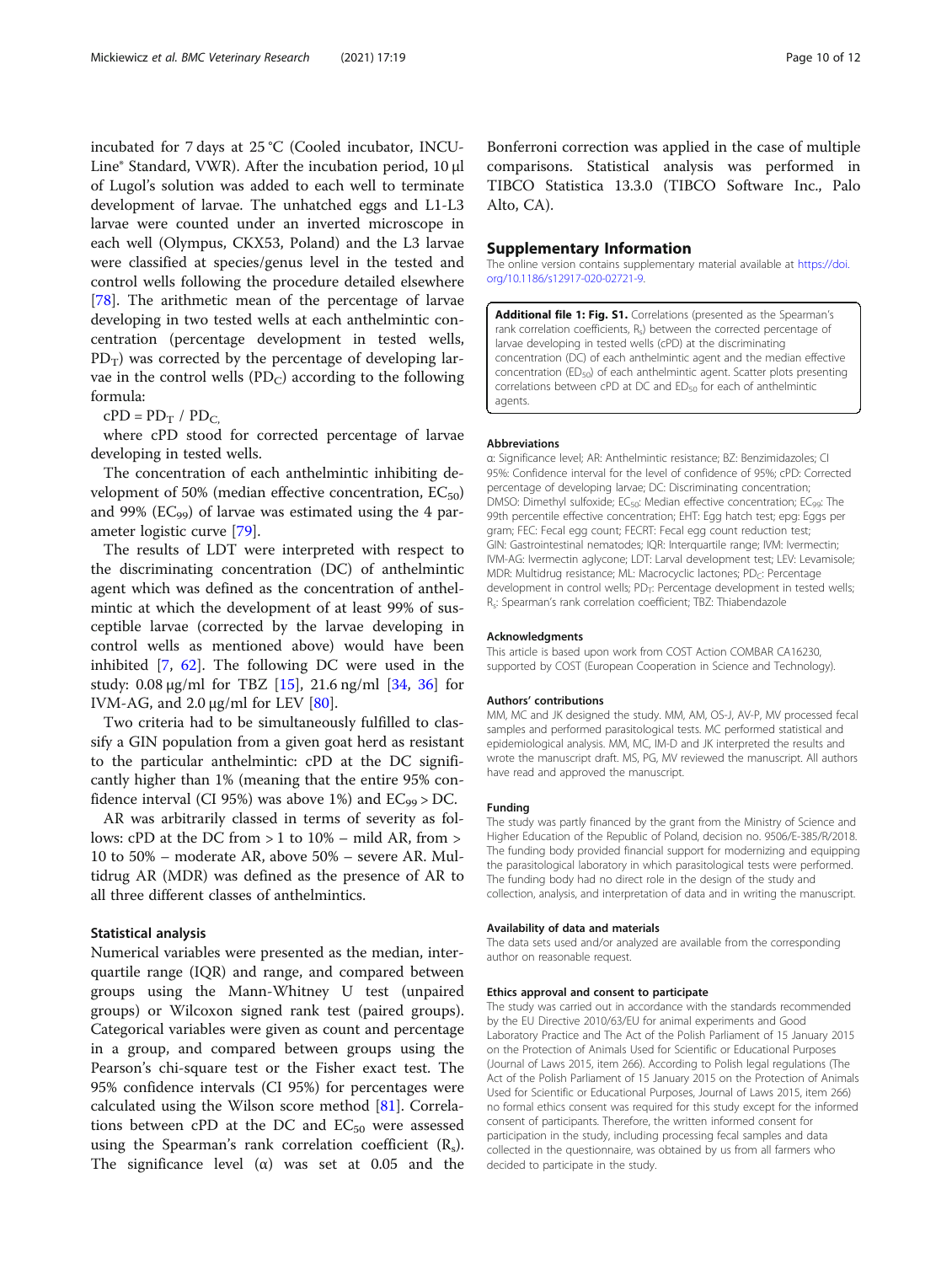#### <span id="page-10-0"></span>Consent for publication

Not applicable.

#### Competing interests

The authors declare that they have no competing interests

#### Author details

<sup>1</sup> Division of Veterinary Epidemiology and Economics, Institute of Veterinary Medicine, Warsaw University of Life Sciences, Nowoursynowska 159c, 02-786 Warsaw, Poland. <sup>2</sup>Department of Infectious Diseases and Preventive Medicine, Law and Ethics, University of Agricultural Sciences and Veterinary Medicine, Calea Mănăștur 3-5, 400372 Cluj-Napoca, Romania. <sup>3</sup>Department of Small Animal Diseases with Clinic, Institute of Veterinary Medicine, Warsaw University of Life Sciences-SGGW, Nowoursynowska 159c, 02-786 Warsaw, Poland. <sup>4</sup>Division of Parasitology and Invasiology, Department of Preclinical Sciences, Institute of Veterinary Medicine, Warsaw University of Life Sciences-SGGW, Ciszewskiego 8, 02-786 Warsaw, Poland. <sup>5</sup>Institute of Parasitology, Slovak Academy of Sciences, Hlinkova 3, 04001 Košice, Slovakia.

## Received: 25 June 2020 Accepted: 9 December 2020 Published online: 07 January 2021

#### References

- 1. Hoste H, Sotiraki S, de Jesús Torres-Acosta JF. Control of endoparasitic nematode infections in goats. Vet Clin North Am Food Anim Pract. 2011;27: 163–73.
- 2. Várady M, Papadopoulos E, Dolinská M, Königová A. Anthelmintic resistance in parasites of small ruminants: sheep versus goats. Helmintologia. 2011;48: 137–44.
- 3. Chartier C, Pors I, Hubert J, Rocheteau D, Benoit C, Bernard N. Prevalence of anthelmintic resistant nematodes in sheep and goats in Western France. Small Rum Res. 1998;29:33–41.
- Sargison ND, Jackson F, Bartley DJ, Wilson DJ, Stenhouse LJ, Penny CD. Observations on the emergence of multiple anthelmintic resistance in sheep flocks in the south-east of Scotland. Vet Parasitol. 2007;145:65–76.
- 5. Aksit D, Yalinkilinc HS, Sekkin S, Boyacioğlu M, Cirak VY, Ayaz E, Gokbulut C. Comparative pharmacokinetics and bioavailability of albendazole sulfoxide in sheep and goats, and dose dependent plasma disposition in goats. BMC Vet Res. 2015;11:124.
- 6. González Canga A, Sahagún Prieto AM, José Diez Liébana M, Martínez NF, Vega MS, Vieitez JJ. The pharmacokinetics and metabolism of ivermectin in domestic animal species. Vet J. 2009;179:25–37.
- 7. Coles GC, Jackson F, Pomroy WE, Prichard RK, von Samson-Himmelstjerna G, Silvestre A, Taylor MA, Vercruysse. The detection of anthelmintic resistance in nematodes of veterinary importance. Vet Parasitol. 2006;136:167–85.
- 8. Dolinská M, Königová A, Letková V, Molnár L, Várady M. Detection of ivermectin resistance by a larval development test – Back to the past or step forward? Vet Parasitol. 2013;198:154–8.
- 9. Kupčinskas T, Stadalienė I, Šarkūnas M, Petkevičius S. Anthelmintic resistance in sheep farms in Lithuania detected by in vitro micro-agar larval development test. Vet Med Zoot. 2015;72:21–3.
- 10. Ruffell A, Raza A, Elliott TP, Kotze AC. The use of the larval development assay for predicting the in vivo efficacy of levamisole against Haemonchus contortus and Trichostrongylus colubriformis. Vet Parasitol. 2018;30:6–11.
- 11. Crook EK, O'Brien DJ, Howell SB, Storey BE, Whitley NC, Burke JM, Kaplan RM. Prevalence of anthelmintic resistance on sheep and goat farms in the mid-Atlantic region and comparison of in vivo and in vitro detection methods. Small Rumin Res. 2016;143:89–96.
- 12. Anonymous. Drenchrite®©, Larval Development Assay Standard Operating Procedures, Horizon Technology Pty Ltd, Roseville, NSW, Australia, 1996.
- 13. Chartier C, Soubirac F, Pors I, Silvestre A, Hubert J, Couquet C, Cabaret J. Prevalence of anthelmintic resistance in gastrointestinal nematodes of dairy goats under extensive management conditions in southwestern France. J Helminthol. 2001;75:325–30.
- 14. Paraud C, Kulo A, Pors I, Chartier C. Resistance of goat nematodes to multiple anthelmintics on a farm in France. Vet Rec. 2009;164:563–4.
- 15. Babják M, Konigöva A, Urda-Dolinská M, Vadlejch J, Varády M. Anthelmintic resistance in goat herds – in vivo versus in vitro detection methods. Vet Parasitol. 2018;254:10–4.
- 16. Howell SB, Burke JM, Miller JE, Terrill TH, Valencia E, Williams MJ, Williamson LH, Zajac AM, Kaplan RM. Prevalence of anthelmintic resistance on sheep

and goat farms in the south-eastern United States. J Am Vet Med Assoc. 2008;233:1913–9.

- 17. Arece-García J, López-Leyva Y, Olmedo-Juárez A, Ramírez-Vargas G, Reyes-Guerrero D, López Arellano ME, De Gives PM, Várady M, Rojo-Rubio R, González-Garduño R. First report of multiple anthelmintic resistance in goat farm in Cuba. Helminthologia. 2017;54:358–62.
- 18. Wanyangu SW, Bain RK, Rugutt MK, Nginyi JM, Mugambi JM. Anthelmintic resistance amongst sheep and goats in Kenya. Prev Vet Med. 1996;25: 285–90.
- 19. Bakunzi FR, Nkomo LK, Motsei LE, Ndou RV, Nyirenda M. A survey on anthelmintic resistance in nematode parasites of communally grazed sheep and goats in a rural area of north West Province, Republic of South Africa. Life Sci J. 2013;10:391–3.
- 20. Nabukenya I, Rubaire-Akiiki C, Olila D, Muhangi D, Höglund J. Anthelmintic resistance in gastrointestinal nematodes in goats and evaluation of FAMA CHA diagnostic marker in Uganda. Vet Parasitol. 2014;205:666–75.
- 21. Wakayo BU, Dewo TF. Anthelmintic resistance of gastrointestinal parasites in small ruminants: a review of the case of Ethiopia. J Vet Sci Technol. 2015; S10:001.
- 22. Dorny P, Claerebout E, Vercruysse J, Sani R, Jalila A. Anthelmintic resistance in goats in peninsular Malaysia. Vet Parasitol. 1994;55:327–42.
- 23. Basripuzi HB, Sani RA, Ariff OM. Anthelmintic resistance in selected goat farms in Kelantan. Mal J Anim Sci. 2012;15:47–56.
- 24. Das M, Singh S. Anthelmintic resistance to nematodes in sheep and goat farms in Hisar. J Vet Parasitol. 2005;19:103–6.
- 25. Manikkavasagan I, Binosundar ST, Raman M. Survey on anthelmintic resistance to gastrointestinal nematodes in unorganized goat farms of Tamil Nadu. J Parasit Dis. 2015;39:258–61.
- 26. Singh R, Bal MS, Singla LD, Kaur P. Detection of anthelmintic resistance in sheep and goat against fenbendazole by faecal egg count reduction test. J Parasit Dis. 2016;41:463–6.
- 27. Jabbar A, Iqbal Z, Saddiqi HA, Babar W, Saeed M. Prevalence of multiple anthelmintic resistant gastrointestinal nematodes in dairy goats in a desolated tract (Pakistan). Parasitol Res. 2008;103:29–35.
- 28. Balicka-Ramisz A, Ramisz A, Malecki J, Supera K. Case of the resistance of the gastrointestinal nematodes to fenbendazole in sheep (in polish with summary in English). Magazyn Weterynaryjny. 1997;6:442–3.
- 29. Balicka-Ramisz AK, Ramisz AZ. Benzimidazoles resistance in nematode parasites in domesticated animals in north-west part of Poland. Electron J Pol Agric Univ. 1999;2:2 [http://www.ejpau.media.pl/volume2/issue2/animal/](http://www.ejpau.media.pl/volume2/issue2/animal/art-02.html) [art-02.html](http://www.ejpau.media.pl/volume2/issue2/animal/art-02.html).
- 30. Kowal J, Wyrobisz A, Nosal P, Kucharski M, Kaczor U, Skalska M, Sendor P. Benzimidazole resistance in the ovine Haemonchus contortus from southern Poland –coproscopical and molecular findings. Ann Parasitol. 2016;62:119– 23.
- 31. Mickiewicz M, Czopowicz M, Górski P, Kaba J. The first reported case of resistance of gastrointestinal nematodes to benzimidazole anthelmintic in goats in Poland. Ann Parasitol. 2017;63:317–22.
- 32. Mickiewicz M, Czopowicz M, Moroz A, Szaluś-Joardanow O, Górski P, Várady M, Königová A, Spinu M, Lefkaditis M, Kaba J. Development of resistance to eprinomectin in gastrointestinal nematodes in a goat herd with pre-existing resistance to benzimidazoles. Pol J Vet Sci. 2019;22:753–60.
- 33. Mickiewicz M, Czopowicz M, Kawecka-Grochocka E, Moroz A, Szaluś-Jordanow O, Várady M, Königová A, Spinu M, Górski P, Bagnicka E, Kaba J. The first report of multidrug resistance in gastrointestinal nematodes in goat population in Poland. BMC Vet Res. 2020;16:270.
- 34. Kupčinskas T, Stadalienė I, Šarkūnas M, Riškevičienė V, Várady M, Höglund J, Petkevičius S. Prevalence of anthelmintic resistance on Lithuanian sheep farms assessed by in vitro methods. Acta Vet Scand. 2015;57:88.
- 35. Good B, Hanrahan JP, De Waal DT, Patten T, Kinsella A, Lynch CO. Anthelmintic-resistant nematodes in Irish commercial sheep flocks – the state of play. Ir Vet J. 2012;65:21.
- 36. Dolinská M, Ivanišinová O, Königová A, Várady M. Anthelmintic resistance in sheep gastrointestinal nematodes in Slovakia detected by in-vitro methods. BMC Vet Res. 2014;10:233.
- 37. Terrill TH, Kaplan RM, Larsen M, Samples OM, Miller JE, Gelaye S. Anthelmintic resistance on goat farms in Georgia: efficacy of anthelmintics against gastrointestinal nematodes in two selected goat herds. Vet Parasitol. 2001;97:261–8.
- 38. Mortensen LL, Williamson LH, Terrill TH, Kircher RA, Larsen M, Kaplan RM. Evaluation of prevalence and clinical implications of anthelmintic resistance